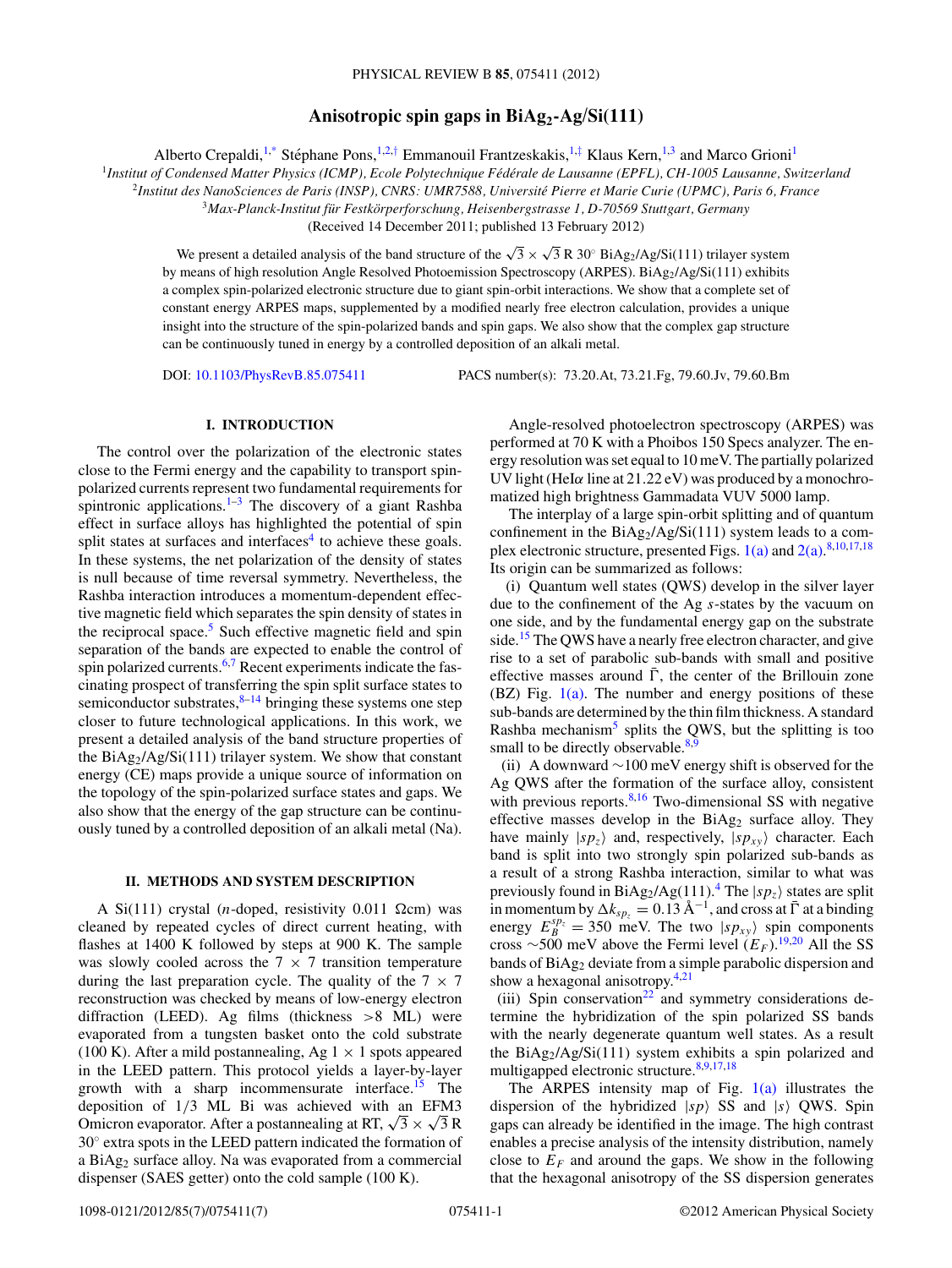<span id="page-1-0"></span>

FIG. 1. (Color online) (a) ARPES intensity map of BiAg<sub>2</sub>/Ag/Si(111) for  $\theta = 19$  ML. The first three silver quantum well states ( $\nu = i$ with  $i = 1,2,3$ ) are indicated by black vertical arrows. The deposition of  $1/3$  ML of Bi yields fully occupied  $|sp_z\rangle$  derived surface states (SS), and  $|sp_{xy}\rangle$  derived SS crossing  $E_F$  (vertical red arrows A, B, C). Band gaps open at the crossing of the spin split states with the nearly degenerate QWS. A downward ∼100 meV energy shift is observed for the Ag QWS after the formation of the surface alloy, consistent with previous reports.<sup>[8,16](#page-5-0)</sup> The feature marked by the vertical arrow labeled Ag is due to scattering of photoelectrons emitted from a QWS on the periodic potential of the reconstruction. (b) and (c) were measured after two subsequent Na depositions. Red (blue) dashed lines in (b) cross at the presence (absence) of a spin gap. After reaching the saturation Na coverage, (c), the same crossings are now associated with the absence (presence) of the gap. (d) Corresponding close-ups of the QWS dispersion near *EF* .

a peculiar spectral density pattern in this quantum-confined Rashba system.

### **III. RESULTS AND DISCUSSION**

We restrict our ARPES study to a region of reciprocal space around  $\overline{\Gamma}$  covering the first Brillouin Zone of the  $\sqrt{3} \times \sqrt{3} R$  $30^\circ$  $30^\circ$  reconstruction. Figure 3 presents a set of constant energy cuts through the band structure, for several binding energies between 50 meV and 600 meV. The two contours closest to  $\overline{\Gamma}$ in panel (a) correspond to the spin polarized  $|sp_{xy}\rangle$  SS of the  $BiAg<sub>2</sub>$  alloy.<sup>[8](#page-5-0)</sup> These bands exhibit specific features of the giant Rashba splitting: the inner contour is circular, while the outer one is hexagonal. The hexagonal third contour around  $\bar{\Gamma}$  is the backfolded signal of an Ag QWS. It is due to the scattering of the photoelectrons from the  $\sqrt{3} \times \sqrt{3} R 30^\circ$  surface potential, and therefore is a final state effect of the ARPES process. This feature partly masks the circular contours of the Ag QWS in Figs.  $3(a)$  and  $3(b)$ . The signatures of the Ag QWS are visible at larger momenta, near the corners of the image. At higher binding energy, in panel (c), the additional hexagonal contour at  $k \approx (0.2, 0.2)$ Å<sup>-1</sup> reflects the top of the spin-orbit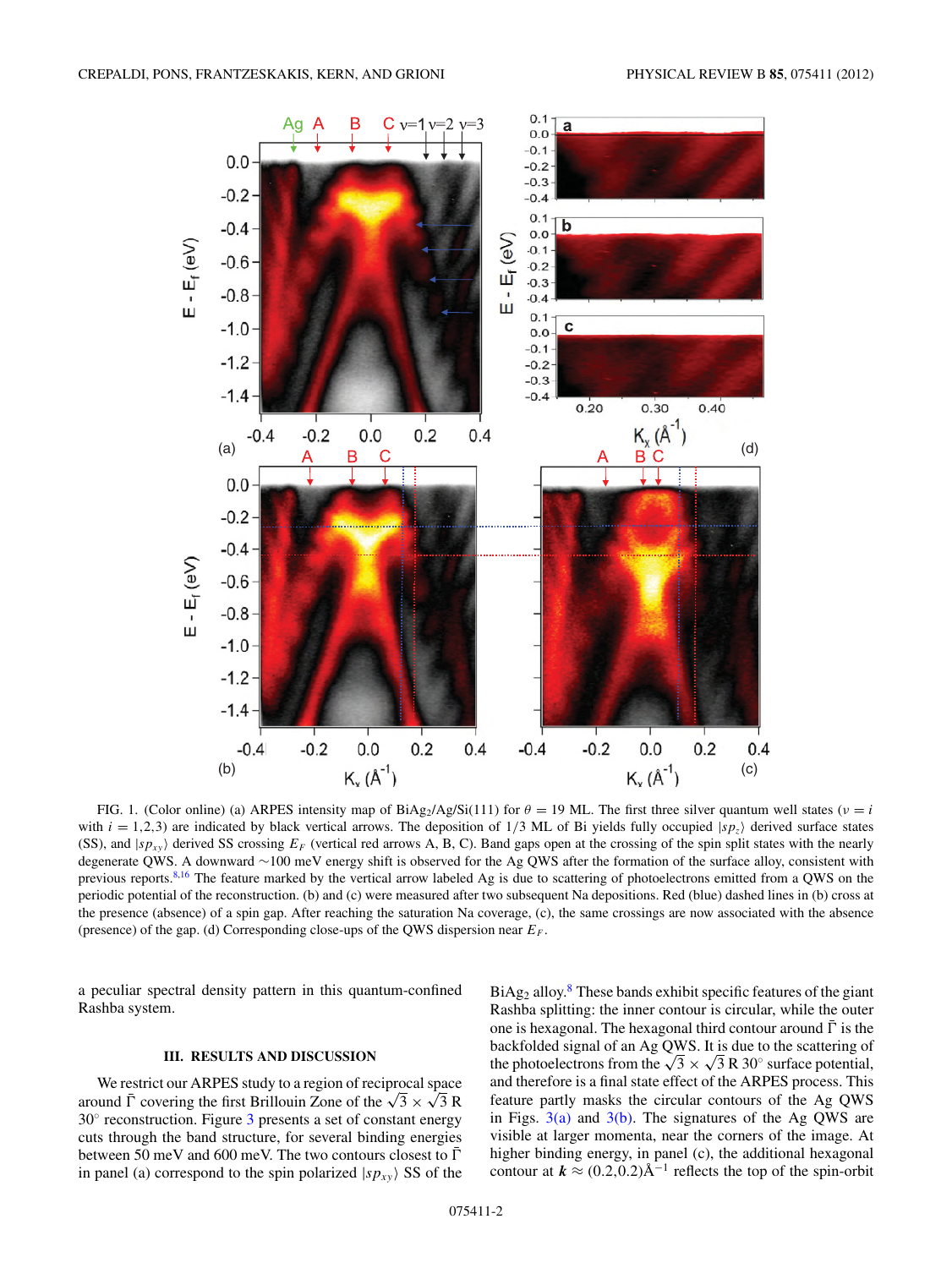<span id="page-2-0"></span>

FIG. 2. (Color online) (a) Derivative of the photoemission intensity along the  $\overline{\Gamma}K$  direction ( $k_x$ ) for a silver thickness of 25 ML. Dashed lines are guide to the eyes and indicate the surface states. The silver quantum well states are localized in the subsurface planes so they have a low spectral weight with respect to the surface states. (b) and (c) Calculated band structure around  $\bar{\Gamma}$  along the  $\bar{\Gamma}\bar{K}$  (a) and  $\bar{\Gamma}\bar{M}$  (b) high symmetry directions. The calculation parameters are given in the Appendix. The QWS positions agree well with a silver thickness of 25 ML. White stands for high intensity. The broadening and the intensity of the calculated bands are the result of an artificial gaussian convolution with an arbitrary width. The arrow and the boxes point out some peculiar patterns described in the text.

split  $|sp_7\rangle$  bands of the alloy. With increasing binding energy the contours of the QWS shrink, while those of the SS expand, according to the opposite sign of their effective masses.

A description of the band structure is hampered by the large number of bands and by the hexagonal anisotropy of the multigapped structure. *Ab initio* calculations of the constant energy contours face the difficulties of a complex interface structure, and of the dense sampling of *k* space. We chose instead a phenomenological approach, based on an anisotropic nearly free electron (NFE) model, with additional terms describing the hybridization of the surface and quantum wells bands.

Due to the lack of structural inversion symmetry of the (crystal, interface, vacuum) system, both the SS and the QWS are expected to exhibit a Rashba behavior<sup>5</sup> and to be at least partially polarized. A spin polarization of the QWS, which has been observed, e.g., for Pb thin films on  $Si(111),^{23}$  $Si(111),^{23}$  $Si(111),^{23}$ is a prerequisite for the opening of spin gaps. $8.9$  However, the Rashba coupling is so weak that the splitting cannot be directly observed, and the Ag QWS appear to be degenerate and parabolic. The sixfold symmetry of the SS contours is the result of the threefold rotational symmetry of the alloy structure and time reversal symmetry. The giant SO splitting of the bands has been attributed to (i) an anisotropy in the in-plane surface potential, $4,21$  (ii) the buckling of the Bi alloy layer, contributing to the anisotropy of the SS wave function along the surface normal,  $^{24}$  $^{24}$  $^{24}$  or again iii) the unquenching of the orbital momentum at the surface, $25$  Time reversal symmetry requires that the two spin branches of a Rashba system have



FIG. 3. Second derivative images of the constant energy ARPES intensity maps close to  $\bar{\Gamma}$  for the following binding energies: (a) 50 meV, (b) 100 meV, (c) 150 meV, (d) 200 meV, (e) 250 meV, (f) 300 meV, (g) 350 meV, (h) 400 meV, (i) 450 meV, (j) 500 meV, (k) 550 meV, (l) 600 meV.  $k_x$  and  $k_y$  vary from −0.4 to +0.4  $\AA^{-1}$  in each frame. the sample corresponds to a silver thickness of 25 ML. White stands for high intensity. The spots at the center of the images are an artifact of the derivative procedure.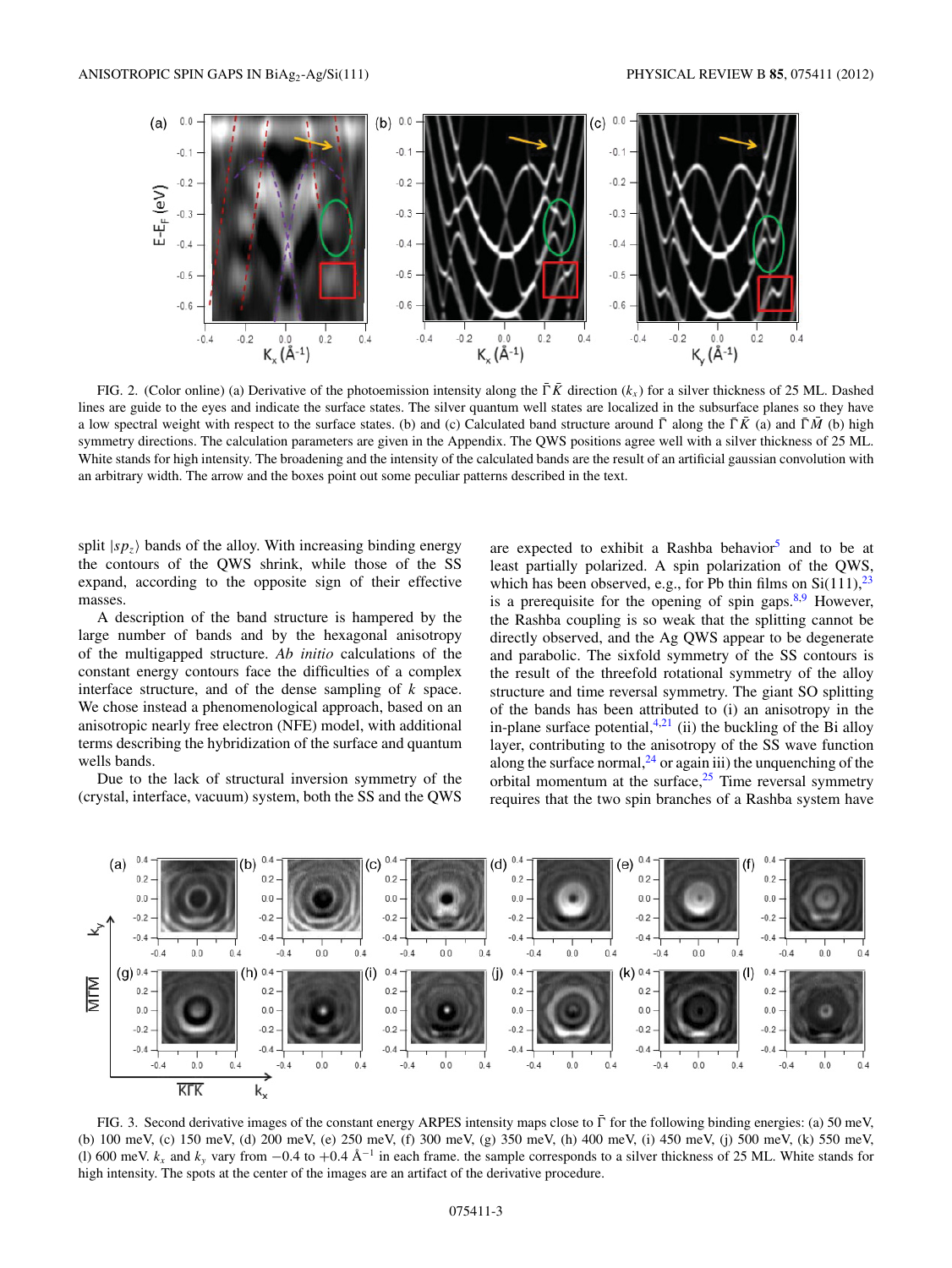opposite polarization, so that each branch can be considered separately in discussing their hybridization with other states. Recently, the snow-flake-like contour of the Fermi surface of  $Bi<sub>2</sub>Te<sub>3</sub>$  was simulated by adding higher order terms to an effective Hamiltonian. $26,27$  A similar NFE calculation for

$$
H_{\rm sp}(\mathbf{k}) = \begin{pmatrix} E_0^{\rm sp} + \frac{1}{2}c_{\rm sp}((k_x - i k_y)^3 + (k_x + i k_y)^3) + \frac{k^2}{2m_{\rm sp}} \\ \alpha_{\rm sp}(i k_x - k_y) \end{pmatrix}
$$

where  $m_{sp}$ ,  $E_0^{sp}$ ,  $\alpha_{sp}$  are, respectively, the negative effective mass of the SS, the binding energy of the surface band and the effective Rashba constant, and *csp* is an anisotropy parameter. The parameters for the  $|sp_z\rangle$  and  $|sp_{xy}\rangle$  states are different. Each spin-branch of the QWS is described by a parabolic band of  $|s\rangle$  character:

$$
H_{\text{QWS},\nu}(\boldsymbol{k}) = \begin{pmatrix} E_{0,\nu}^{\text{QWS}} + \frac{k^2}{2m_{\text{QWS}}} & 0\\ 0 & E_{0,\nu}^{\text{QWS}} + \frac{k^2}{2m_{\text{QWS}}} \end{pmatrix}, \quad (2)
$$

where the effective mass of the QWS,  $m<sub>QWS</sub>$ , is the same whatever the index (*v*) of the quantum well band.  $E_{0,\nu}^{\text{QWS}}$ , the binding energy of the  $v<sup>th</sup>$  quantum well band, follows the standard confinement law along one dimension.  $E_{0,\nu}^{\text{QWS}}$  and  $m<sub>OWS</sub>$  can be fit to the unperturbed QWS dispersion far from the SS. The parameters  $V_{\nu}$  describing the hybridization between the quantum well states  $|QWS, v, \sigma\rangle$  and the  $|sp_z, \sigma'\rangle$  and  $|sp_{xy}, \sigma' \rangle$  SS were adapted from,<sup>[9](#page-5-0)</sup> and assumed independent of the orbital character of the SS. A full polarization for the QWS is enforced by setting the hybridization to 0 for opposite spin states, i.e.,

$$
\langle QWS, n, \sigma | H | sp, \sigma' \rangle = V_v \quad \text{if} \quad \sigma = \sigma', \tag{3}
$$

and

$$
\langle QWS, n, \sigma | H | sp, \sigma' \rangle = 0 \quad \text{if} \quad \sigma \neq \sigma'. \tag{4}
$$

As suggested by group theory considerations<sup>[31,32](#page-6-0)</sup> and *ab initio* calculations,  $4,8,19$  we also introduce a weak coupling between the  $|sp_z\rangle$  and  $|sp_{xy}\rangle$  SS:

$$
\langle sp_z|H|sp_{xy}\rangle = V. \tag{5}
$$

A weak but nonzero coupling is necessary to achieve a good agreement with the data. This additional term would lead to a contradiction with Eq. (4) for *V* large with respect to  $V_{\nu}$ ,

the Bi/Si(111) interface<sup>28</sup> yields a good agreement with the experiment. $29,30$  We extend that approach to the present case. We used the following spin Hamiltonian with the basis states  $(k, \uparrow)$ ,  $(k, \downarrow)$ ,  $(k^2 = k_x^2 + k_y^2)$ , to describe the spin-polarized branches of the  $|sp_z\rangle$  and  $|sp_{xy}\rangle$  SS:

$$
\frac{k^2}{2m_{sp}} \qquad \frac{\alpha_{sp}(-ik_x - k_y)}{E_0^{sp} + \frac{1}{2}c_{sp}((k_x - ik_y)^3 + (k_x + ik_y)^3) + \frac{k^2}{2m_{sp}}},
$$
\n(1)

which is not the case here. All parameters (see Appendix) were determined from the best fits to the data of Fig. [3.](#page-2-0) The QWS parameters correspond to a thickness of around 25 ML.<sup>[33](#page-6-0)</sup> Despite its simplicity, the model captures the main features of the experimental data. The hexagonal anisotropy of the surfaces states is not perfectly reproduced near the top of the bands. The inner bands are closer to  $\overline{\Gamma}$  and more circular then in the experimental maps. The agreement improves further away from  $\overline{\Gamma}$ . The model does not include the backfolding of the SS.

Figures  $2(b)$  and  $2(c)$  show the simulated band dispersion in the  $k_x$  ( $\overline{\Gamma} \overline{K}$ ) and, respectively,  $k_y$  ( $\overline{\Gamma} \overline{M}$ ) directions of the reconstructed BZ (parameters correspond to a thickness of around 25 ML, see Appendix). It should be compared to Fig. [2\(a\)](#page-2-0) acquired for the same thickness. The experimental data show a stronger spectral weight for the SS than for the QWS. Indeed, the surface states are strongly localized at the topmost layer whereas the QWS lie deeper in the Ag layer. The *z* delocalization of the states is not computed so the balance of intensity between the SS and the QWS cannot be reproduced. The QWS are unperturbed at large *k* values as in the experimental data. The spin gaps appear here as diamond shapes, e.g., in the (green) oval box. The NFE model predicts that the diamond structures are strongly spin polarized, in agreement with *ab initio* calculations.<sup>8</sup> Because of the hexagonal symmetry of the SS, the avoided crossings with the QWS—i.e., the gaps—occur at different energies in different directions, e.g., in the (red) rectangular box, and the width of the diamond structures is also different.

A comparison of the simulated constant energy map and the calculated band diagram of Fig. [2](#page-2-0) yields further insight into the complex gap structure. As expected, only the  $|sp_{xy}\rangle$ and the QWS contribute to the spectral intensity near  $E_F$ [Fig. [4\(a\)\]](#page-4-0). In Fig. [4\(b\)](#page-4-0) ( $E_B = 100$  meV) the hybridization between the  $|sp_{xy}\rangle$  SS and the first QWS induces a small decrease of spectral intensity at  $k_x \approx 0.3 \text{ Å}^{-1}$  and at the five equivalent wave vectors rotated by 60◦ from each other. In Fig.  $4(c)$  ( $E_B = 150$  meV; on the other side of the energy gap) the spectral weight is largest at the same BZ locations. Such a contrast inversion is observed whenever the  $|sp_{xy}\rangle$  or  $|sp_7\rangle$  SS cross a QWS. The arrows in Figs. [2\(b\)](#page-2-0) and [2\(c\)](#page-2-0) show that it reflects a hybridization gap in one of the spin polarized component of the QWS. Thus, the QWS acquire a hexagonal anisotropy close to the gaps.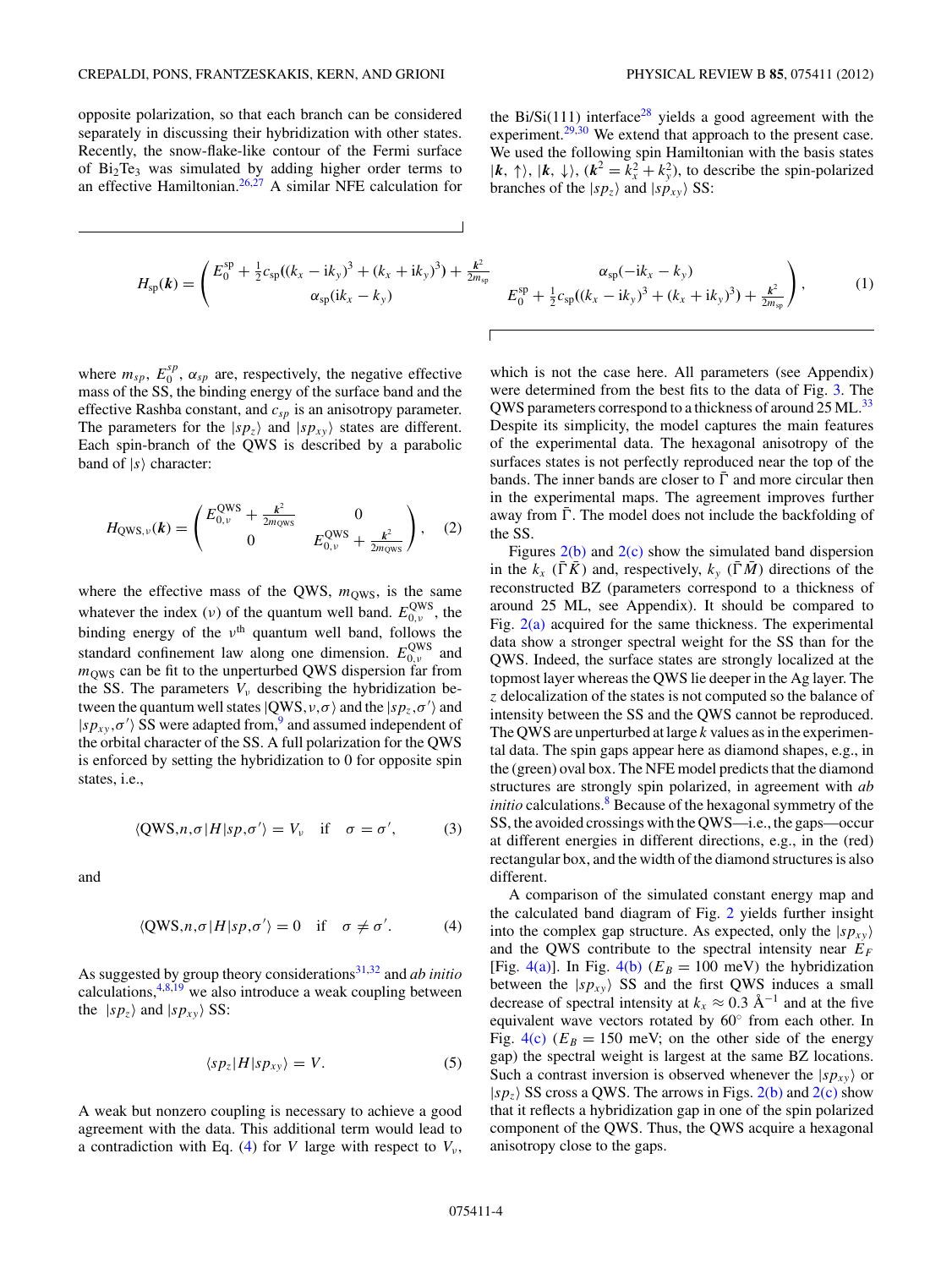<span id="page-4-0"></span>

FIG. 4. Calculated CE contours close to  $\overline{\Gamma}$  for the following binding energies: (a) 50 meV, (b) 100 meV, (c) 150 meV, (d) 200 meV, (e) 250 meV, (f) 300 meV, (g) 350 meV, (h) 400 meV, (i) 450 meV, (j) 500 meV, (k) 550 meV, (l) 600 meV. *kx* and *ky* vary from −0*.*4 to +0.4 Å<sup>-1</sup> in each frame. The calculation parameters are given in the Appendix. The QWS positions agree well with a silver thickness of 25 ML. White stands for high intensity. The broadening and the intensity of the calculated bands are the result of an artificial gaussian convolution with an arbitrary width.

Further from  $E_F$  the band structure is more complex, because the sequence of the bands is affected by hybridization. Figures 4(d) and 4(e) ( $E_B \approx 200-250$  meV) show an interesting energy range where the outer  $|sp_{xy}\rangle$  band hybridizes with the first QWS, and the outer  $|sp_z\rangle$  band hybridizes with the second QWS. In this window of energy, only one spin branch of each of the two first QWS contributes to the band diagram in the  $\bar{\Gamma} \bar{K}$  direction whereas there is no spin gap in the  $\bar{\Gamma} \bar{M}$  direction (this is also visible in Fig. [2\)](#page-2-0). The resulting band topology yields strongly anisotropic polarization patterns. The two circular signatures close to the center of the image correspond to the top of the  $|sp_z\rangle$  bands. In Fig.  $4(i)$  ( $E_B = 500$  meV) closed contours are visible at  $k_y \approx 0.3$  Å<sup>-1</sup> and at the equivalent wave vectors. They correspond to wiggles in the dispersion, inside the (red) square box of Fig. [2,](#page-2-0) where an NFE model predicts strongly spin polarized states (see, e.g., Ref. [9\)](#page-5-0). By contrast, unpolarized states are expected at  $k_x \approx 0.3 \text{ Å}^{-1}$  and at the equivalent wave vectors, where two bands with opposite polarization cross.

The difference in the  $\bar{\Gamma} \bar{M}$  and  $\bar{\Gamma} \bar{K}$  band structure is expected to introduce a different response for the electrons involved in the conduction properties along two orthogonal directions. The viability of a future device based on a similar Rashba system depends on the possibility of adjusting the energy positions of the spin gaps relative to the Fermi level. We have already shown that the electronic structure of the trilayer can be controlled by varying the thickness of the Ag layer. $8$  However, only discrete shifts in the energy position of the quantum well states could be obtained, corresponding to discrete changes of the boundary conditions for the confined  $|s\rangle$  Ag states. This falls short of the precise control of the spin gap texture required for spintronics applications. Here we explore a different strategy, and dope the trilayer system by depositing an alkali metal (Na). We show below that this approach enables a fine tuning of the band structure.

The ARPES intensity maps of Fig. [1](#page-1-0) illustrate the effect of doping. Figure  $1(a)$  is a reference for the BiAg<sub>2</sub>/Ag/Si(111) surface. The initial deposition of a small amount of Na [panel (b)] induces a downward energy shift (−50 meV) of the  $|sp_z\rangle$  SS. The energy shift increases with the amount of Na, and eventually saturates [panel (c)] at a coverage *θ* ∼ 0*.*25 ML, estimated by comparison with the case of Na on Bi/Cu(111). $^{24}$ 

At the saturation, the total energy shift of the two fully occupied  $|sp_z\rangle$  SS is ~−250 meV, similar to what was observed for  $BiAg(111).17$  $BiAg(111).17$  Besides, at saturation, the total shift ( $\Delta k_F$ ) of the inner  $|sp_{xy}\rangle$  branches is equal to 0.05 Å<sup>-1</sup>. While the inner branches of the  $|sp_{xy}\rangle$  derived SS ( $k_F =$  $\pm 0.08$  Å<sup>-1</sup> before doping, and  $k_F = \pm 0.03$  Å<sup>-1</sup> at saturation) are clearly resolved (red arrows B and C in Fig. [1\)](#page-1-0). The outer branches, which cross  $E_F$  at  $k_F = \pm 0.21 \text{ Å}^{-1}$ ,<sup>[4,17](#page-5-0)</sup> are much weaker due to ARPES matrix elements, and a Fermi level crossing can be identified only for negative *k* values (arrow A in Fig. [1\)](#page-1-0). Figure  $1(d)$  presents a close up of the QWS dispersion for positive  $k$  values, before (a) and after (b), (c) two Na depositions cycles. Contrary to the Bi-derived SS, the energy of the QWS is not affected by the Na adsorption. Even at saturation there is no change in the corresponding Fermi wave vectors. Clearly, the electrons donated by the Na atoms dope the BiAg2 SS, which are strongly localized at the surface, rather than the deeper lying QWS. The result is a continuous shift of the SS with respect to the QWS as a function of Na coverage, and a corresponding shift of the gap structure relative to the Fermi level. The partially spin polarized gap structure is so strongly affected by the alkali doping that the position of the gap [indicated by the crossing of the blue dashed lines in Fig.  $1(b)$  can be swept with the fully ungapped region [blue] lines crossing in Fig.  $1(c)$ ] and vice versa [crossing of the red lines in Figs.  $1(b)$  and  $1(c)$ ]. Similar effect, even if not experimentally resolved, must affect also the spin gap close to the Fermi level.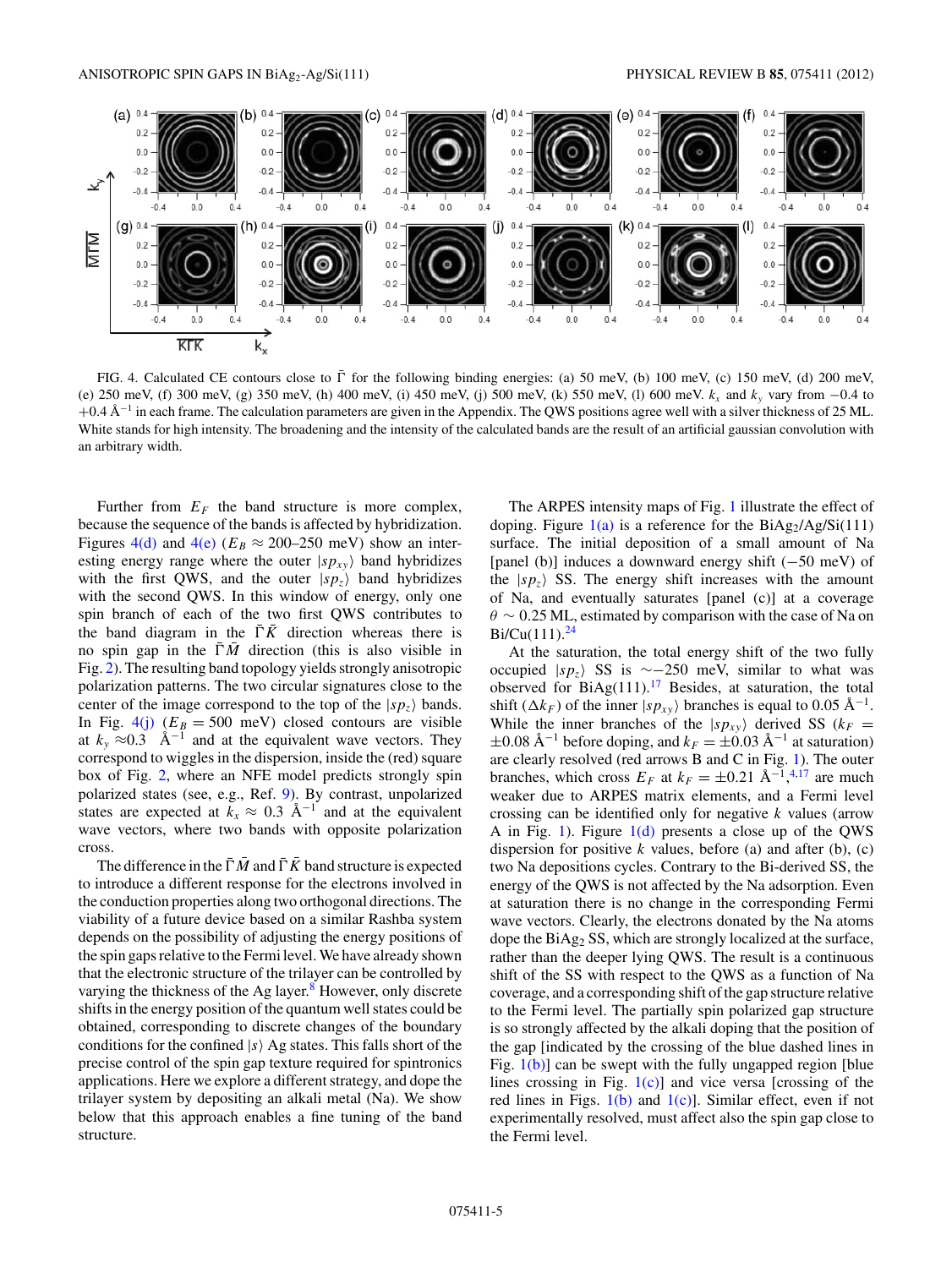# **IV. CONCLUSION**

<span id="page-5-0"></span>In summary, ARPES reveals the topology of the spindependent hybridization gaps of the trilayer  $BiAg_2/Ag/Si(111)$ system which exhibits a giant Rashba effect. Doping of the surface states by the deposition of controlled amounts of sodium opens the way to a complete control of the energy position of the band structure. The ability of tuning the Fermi level across states with strong and opposite polarization suggests possible future applications in spintronics. We expect that our novel experimental data will stimulate further theoretical work on the spin-dependent transport properties of Rashba surface alloys.

### **ACKNOWLEDGMENTS**

E.F. acknowledges the Alexander S. Onassis Public Benefit Foundation for the award of a scholarship. This research was supported by the Swiss NSF and the NCCR MaNEP. S.P. thanks Tristan Cren for his help with technical aspects of the calculations.

### **APPENDIX**

The phenomenological parameters of the model are summarized in the following Table.

\* alberto.crepaldi@epfl.ch

- † stephane.pons@insp.jussieu.ch
- ‡ Present address: Synchrotron SOLEIL, L'Orme des Merisiers, Saint Aubin-BP 48, F-91192 Gif sur Yvette Cedex, France.
- <sup>1</sup>I. Zŭtic, J. Fabian, and S. D. Sarma, [Rev. Mod. Phys.](http://dx.doi.org/10.1103/RevModPhys.76.323) **76**, 323 [\(2004\).](http://dx.doi.org/10.1103/RevModPhys.76.323)
- 2Q.-F. Sun and X. C. Xie, Phys. Rev. B **71**[, 155321 \(2005\).](http://dx.doi.org/10.1103/PhysRevB.71.155321)
- 3T. Koga, J. Nitta, H. Takayanagi, and S. Datta, [Phys. Rev. Lett.](http://dx.doi.org/10.1103/PhysRevLett.88.126601) **88**, [126601 \(2002\).](http://dx.doi.org/10.1103/PhysRevLett.88.126601)
- <sup>4</sup>C. R. Ast, J. Henk, A. Ernst, L. Moreschini, M. C. Falub, D. Pacilé, P. Bruno, K. Kern, and M. Grioni, [Phys. Rev. Lett.](http://dx.doi.org/10.1103/PhysRevLett.98.186807) **98**, 186807 [\(2007\).](http://dx.doi.org/10.1103/PhysRevLett.98.186807)
- 5Y. Bychkov and E. Rashba, JETP Lett. **78**, 39 (1984).
- 6S. Datta and B. Das, [Appl. Phys. Lett.](http://dx.doi.org/10.1063/1.102730) **56**, 665(1990).
- 7B. Srisongmuang, P. Pairor, and M. Berciu, [Phys. Rev. B](http://dx.doi.org/10.1103/PhysRevB.78.155317) **78**, 155317 [\(2008\).](http://dx.doi.org/10.1103/PhysRevB.78.155317)
- 8E. Frantzeskakis, S. Pons, H. Mirhosseini, J. Henk, C. R. Ast, and M. Grioni, Phys. Rev. Lett. **101**[, 196805 \(2008\).](http://dx.doi.org/10.1103/PhysRevLett.101.196805)
- <sup>9</sup>K. He, T. Hirahara, T. Okuda, S. Hasegawa, A. Kakizaki, and I. Matsuda, Phys. Rev. Lett. **101**[, 107604 \(2008\).](http://dx.doi.org/10.1103/PhysRevLett.101.107604)
- 10K. Sakamoto, H. Kakuta, K. Sugawara, K. Miyamoto, A. Kimura, T. Kuzumaki, N. Ueno, E. Annese, J. Fujii, A. Kodama, T. Shishidou, H. Namatame, M. Taniguchi, T. Sato, T. Takahashi, and T. Oguchi, Phys. Rev. Lett. **103**[, 156801 \(2009\).](http://dx.doi.org/10.1103/PhysRevLett.103.156801)
- <sup>11</sup>I. Gierz, T. Suzuki, E. Frantzeskakis, S. Pons, S. Ostanin, A. Ernst, J. Henk, M. Grioni, K. Kern, and C. R. Ast, [Phys. Rev. Lett.](http://dx.doi.org/10.1103/PhysRevLett.103.046803) **103**, [046803 \(2009\).](http://dx.doi.org/10.1103/PhysRevLett.103.046803)
- 12S. Hatta, T. Aruga, Y. Ohtsubo, and H. Okuyama, [Phys. Rev. B](http://dx.doi.org/10.1103/PhysRevB.80.113309) **80**, [113309 \(2009\).](http://dx.doi.org/10.1103/PhysRevB.80.113309)
- 13K. Yaji, Y. Ohtsubo, S. Hatta, H. Okuyama, K. Miyamoto, T. Okuda, A. Kimura, H. Namatame, M. Taniguchi, and T. Aruga, [Nat. Commun.](http://dx.doi.org/10.1038/ncomms1016) **1**, 17 (2010).

| PHYSICAL REVIEW B <b>85</b> , 075411 (2012) |  |  |
|---------------------------------------------|--|--|
|---------------------------------------------|--|--|

| NFE calculation parameters |                   |
|----------------------------|-------------------|
| $E_0^{sp_{xy}}$            | $500$ meV         |
| $m_{sp_{xy}}$              | $-0.019$          |
| $\alpha_{sp_{xy}}$         | 2.9               |
| $c_{spxy}$                 | 36                |
| $E_0^{sp_z}$               | $-350$ meV        |
| $m_{sp_{\rm Z}}$           | $-0.035$          |
| $\alpha_{sp_z}$            | 3.1               |
| $c_{spz}$                  | 19                |
| $E_{0,1}^{\text{QWS}}$     | $-430$ meV        |
| $E_{0,2}^{\textrm{QWS}}$   | $-620$ meV        |
| $E_{0,3}^{\textrm{QWS}}$   | $-860$ meV        |
| $E_{0.4}^{\text{QWS}}$     | $-1150$ meV       |
| $E_{0.5}^{\text{QWS}}$     | $-1400$ meV       |
| $m_{v}$                    | 0.092             |
| V                          | $20 \text{ meV}$  |
| $V_1$                      | $25 \text{ meV}$  |
| $V_2$                      | $50 \text{ meV}$  |
| $V_3$                      | $70 \text{ meV}$  |
| $V_4$                      | $100$ meV         |
| $V_5$                      | $120 \text{ meV}$ |

- 14N. Miyata, H. Narita, M. Ogawa, A. Harasawa, R. Hobara, T. Hirahara, P. Moras, D. Topwal, C. Carbone, S. Hasegawa, and I. Matsuda, Phys. Rev. B **83**[, 195305 \(2011\).](http://dx.doi.org/10.1103/PhysRevB.83.195305)
- 15N. Speer, S. Tan, and T.-C. Chiang, [Science](http://dx.doi.org/10.1126/science.1132941) **314**, 804 [\(2006\).](http://dx.doi.org/10.1126/science.1132941)
- 16T. Hirahara, T. Komorida, A. Sato, G. Bihlmayer, E. V. Chulkov, K. He, I. Matsuda, and S. Hasegawa, [Phys. Rev. B](http://dx.doi.org/10.1103/PhysRevB.78.035408) **78**, 035408 [\(2008\).](http://dx.doi.org/10.1103/PhysRevB.78.035408)
- 17E. Frantzeskakis, A. Crepaldi, S. Pons, K. Kern, and M. Grioni, [J. El. Spectr.](http://dx.doi.org/10.1016/j.elspec.2010.05.018) **181**, 88 (2010).
- 18K. He, Y. Takeichi, M. Ogawa, T. Okuda, P. Moras, D. Topwal, A. Harasawa, T. Hirahara, C. Carbone, A. Kakizaki, and I. Matsuda, Phys. Rev. Lett. **104**[, 156805 \(2010\).](http://dx.doi.org/10.1103/PhysRevLett.104.156805)
- <sup>19</sup>G. Bihlmayer, S. Blügel, and E. V. Chulkov, *[Phys. Rev. B](http://dx.doi.org/10.1103/PhysRevB.75.195414)* 75, [195414 \(2007\).](http://dx.doi.org/10.1103/PhysRevB.75.195414)
- <sup>20</sup>C. R. Ast, D. Pacilé, L. Moreschini, M. C. Falub, M. Papagno, K. Kern, M. Grioni, J. Henk, A. Ernst, S. Ostanin, and P. Bruno, Phys. Rev. B **77**[, 081407\(R\) \(2008\).](http://dx.doi.org/10.1103/PhysRevB.77.081407)
- 21J. Premper, M. Trautmann, J. Henk, and P. Bruno, [Phys. Rev. B](http://dx.doi.org/10.1103/PhysRevB.76.073310) **76**, [073310 \(2007\).](http://dx.doi.org/10.1103/PhysRevB.76.073310)
- 22C. Didiot, Y. Fagot-Revurat, S. Pons, B. Kierren, C. Chatelain, and D. Malterre, Phys. Rev. B **74**[, 081404 \(2006\).](http://dx.doi.org/10.1103/PhysRevB.74.081404)
- 23J. H. Dil, F. Meier, J. Lobo-Checa, L. Patthey, G. Bihlmayer, and J. Osterwalder, Phys. Rev. Lett. **101**[, 266802 \(2008\).](http://dx.doi.org/10.1103/PhysRevLett.101.266802)
- 24H. Bentmann, F. Forster, G. Bihlmayer, E. V. Chulkov, L. Moreschini, M. Grioni, and F. Reinert, EPL **87**[, 37003](http://dx.doi.org/10.1209/0295-5075/87/37003) [\(2009\).](http://dx.doi.org/10.1209/0295-5075/87/37003)
- $25$ S. R. Park, C. H. Kim, J. Yu, J. H. Han, and C. Kim, *[Phys. Rev.](http://dx.doi.org/10.1103/PhysRevLett.107.156803)* Lett. **107**[, 156803 \(2011\).](http://dx.doi.org/10.1103/PhysRevLett.107.156803)
- 26L. Fu, Phys. Rev. Lett. **103**[, 266801 \(2009\).](http://dx.doi.org/10.1103/PhysRevLett.103.266801)
- 27S. Basak, H. Lin, L. A. Wray, S.-Y. Xu, L. Fu, M. Z. Hasan, and A. Bansil, Phys. Rev. B **84**[, 121401 \(2011\).](http://dx.doi.org/10.1103/PhysRevB.84.121401)